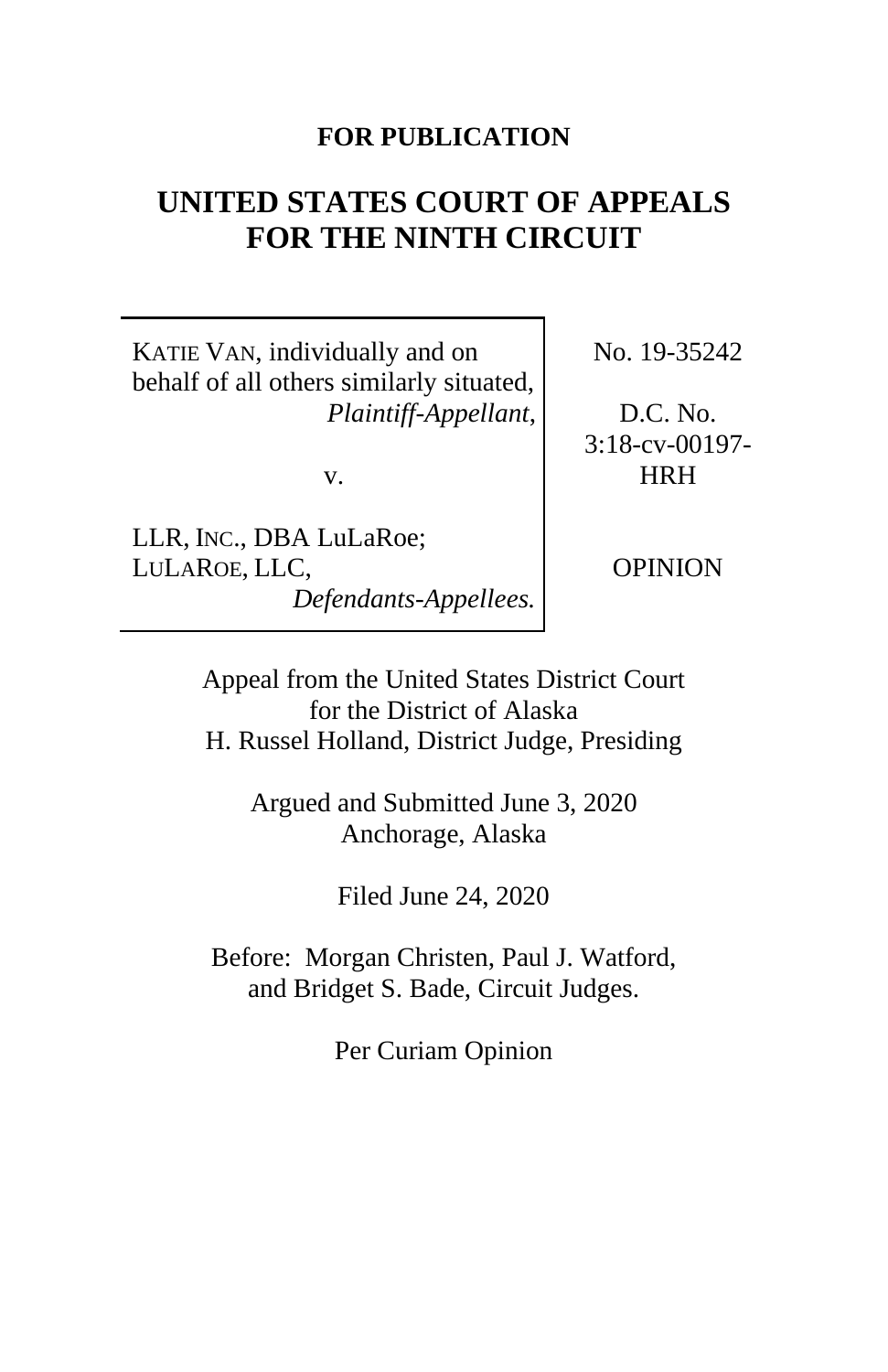# **SUMMARY[\\*](#page-1-0)**

## **Article III Standing**

The panel reversed the district court's dismissal for lack of Article III standing, held that the temporary deprivation of money gives rise to an injury in fact for purposes of Article III standing, and remanded for further proceedings.

Plaintiff filed this putative class action lawsuit on behalf of LLR, Inc. customers in Alaska who were improperly charged sales taxes. LLR moved to dismiss the complaint for lack of Article III standing because plaintiff could not establish an injury in fact where LLR had fully refunded the tax charges and her claim for interest alone was insufficient to establish standing. Plaintiff was refunded \$531.25 for sales tax charges, but plaintiff contended that she was owed at least \$3.76 in interest on that sum to account for lost use of the money.

The panel held that the district court erred by concluding that \$3.76 was too little to support Article III standing. The panel held that plaintiff suffered a cognizable and concrete injury: the loss of a significant amount of money (over \$500) for a substantial amount of time. The panel concluded that the temporary loss of use of one's money constituted an injury in fact for purposes of Article III. The panel noted that plaintiff did not assert that she was injured because she lost interest income, but rather that she was injured because

<span id="page-1-0"></span>**<sup>\*</sup>** This summary constitutes no part of the opinion of the court. It has been prepared by court staff for the convenience of the reader.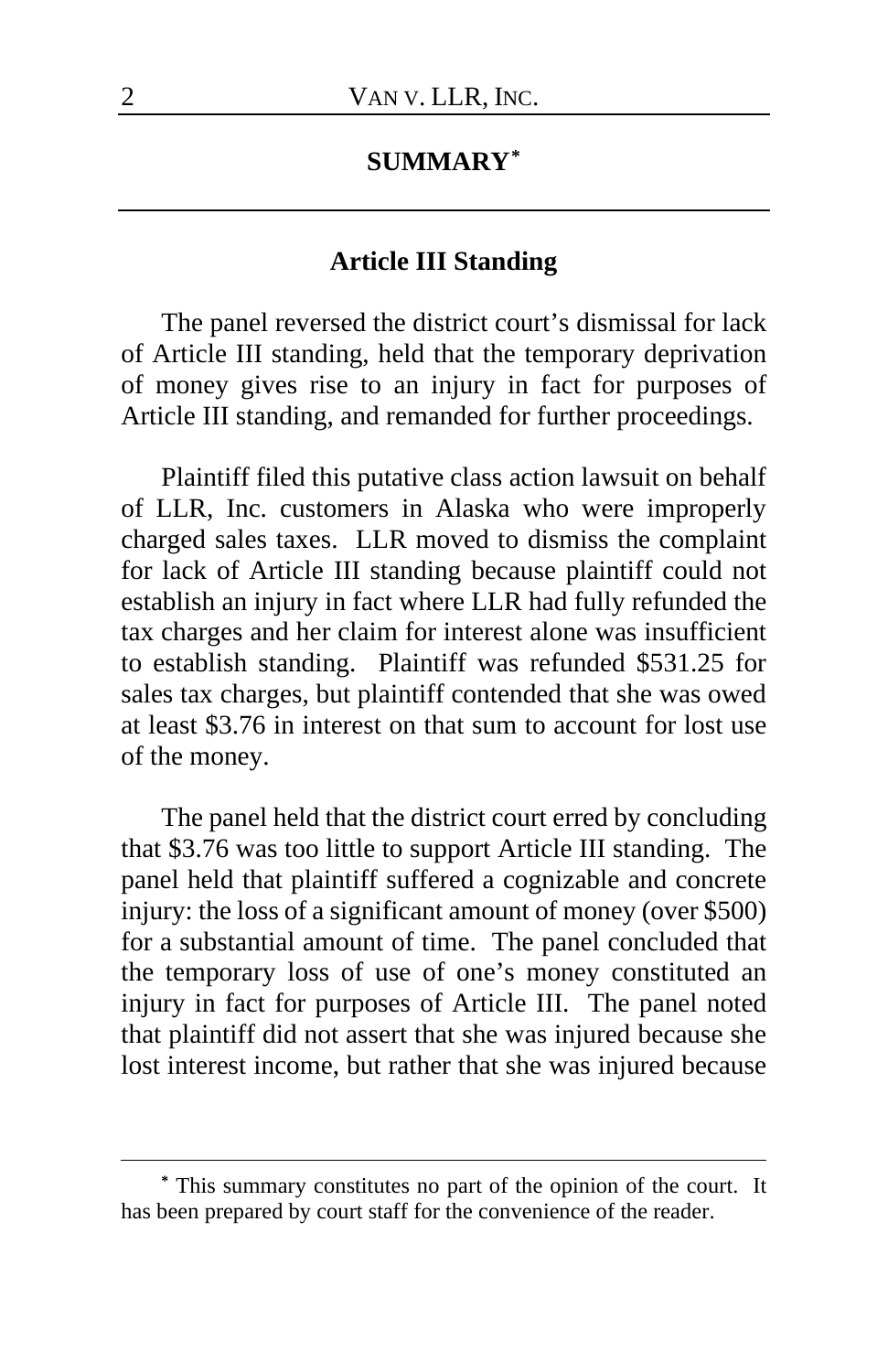she lost the use of her money, which was an actual, concrete, and particularized injury.

## **COUNSEL**

Jamisen A. Etzel (argued), R. Bruce Carlson, Kelly K. Iverson, and Kevin W. Tucker, Carlson Lynch LLP, Pittsburgh, Pennsylvania, for Plaintiff-Appellant.

Todd E. Lundell (argued), Steven T. Graham, Randolph T. Moore, Colin R. Higgins, and Anthony J. Carucci, Snell & Wilmer LLP, Costa Mesa, California, for Defendants-Appellees.

## **OPINION**

#### PER CURIAM:

This case requires us to address whether the temporary deprivation of money gives rise to an injury in fact for purposes of Article III standing. We agree with other circuits that "[t]he inability to have and use money to which a party is entitled is a concrete injury." *MSPA Claims 1, LLC v. Tenet Fla., Inc.*, 918 F.3d 1312, 1318 (11th Cir. 2019). This is so because "[e]very day that a sum of money is wrongfully withheld, its rightful owner loses the time value of the money." *Habitat Educ. Ctr. v. U.S. Forest Serv.*, 607 F.3d 453, 457 (7th Cir. 2010). We therefore reverse the district court's dismissal of this action for lack of standing and remand for further proceedings.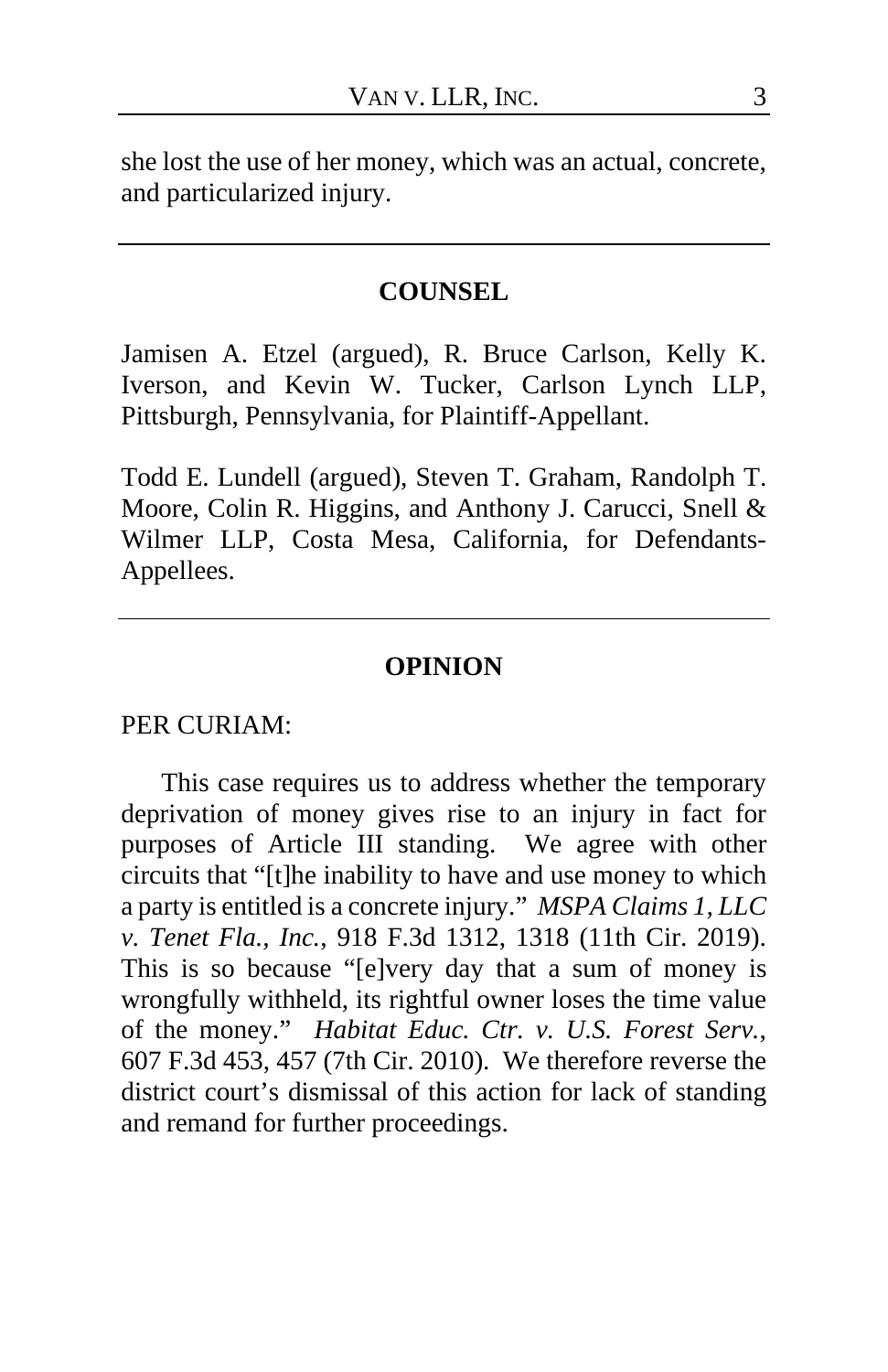#### **I**

Defendants-Appellees, LLR, Inc., dba LuLaRoe, and LuLaRoe, LLC, improperly charged sales tax to customers residing in jurisdictions that do not impose such taxes.**[1](#page-3-0)** Later, after a related lawsuit was filed, LLR refunded the charges to affected customers, but LLR did not pay interest to account for the customers' loss of use of their money. Plaintiff-Appellant, Katie Van, filed this putative class action lawsuit on behalf of LLR customers in Alaska who were improperly charged sales taxes.The operative complaint alleges, inter alia, that LLR failed to compensate Van and putative class members "for the full amount of their damages," including interest.The complaint asserts claims for conversion and misappropriation and for violation of the Alaska Unfair Trade Practices and Consumer Protection Act, Alaska Stat. Ann. § 45.50.471.

LLR moved to dismiss the complaint for lack of Article III standing, arguing that Van could not establish an injury in fact, because LLR had fully refunded the tax charges and her claim for interest alone was insufficient to establish standing. The record shows that Van was refunded \$531.25 for sales tax charges, but Van contends that she is owed at least \$3.76 in interest on that sum to account for her lost use of the money.The district court granted the motion to dismiss, albeit on a ground that LLR had not argued and that LLR does not defend on appeal—that \$3.76 "is too little to support Article III standing."Van timely appealed.

<span id="page-3-0"></span>**<sup>1</sup>** We refer to Defendants-Appellees collectively as LLR.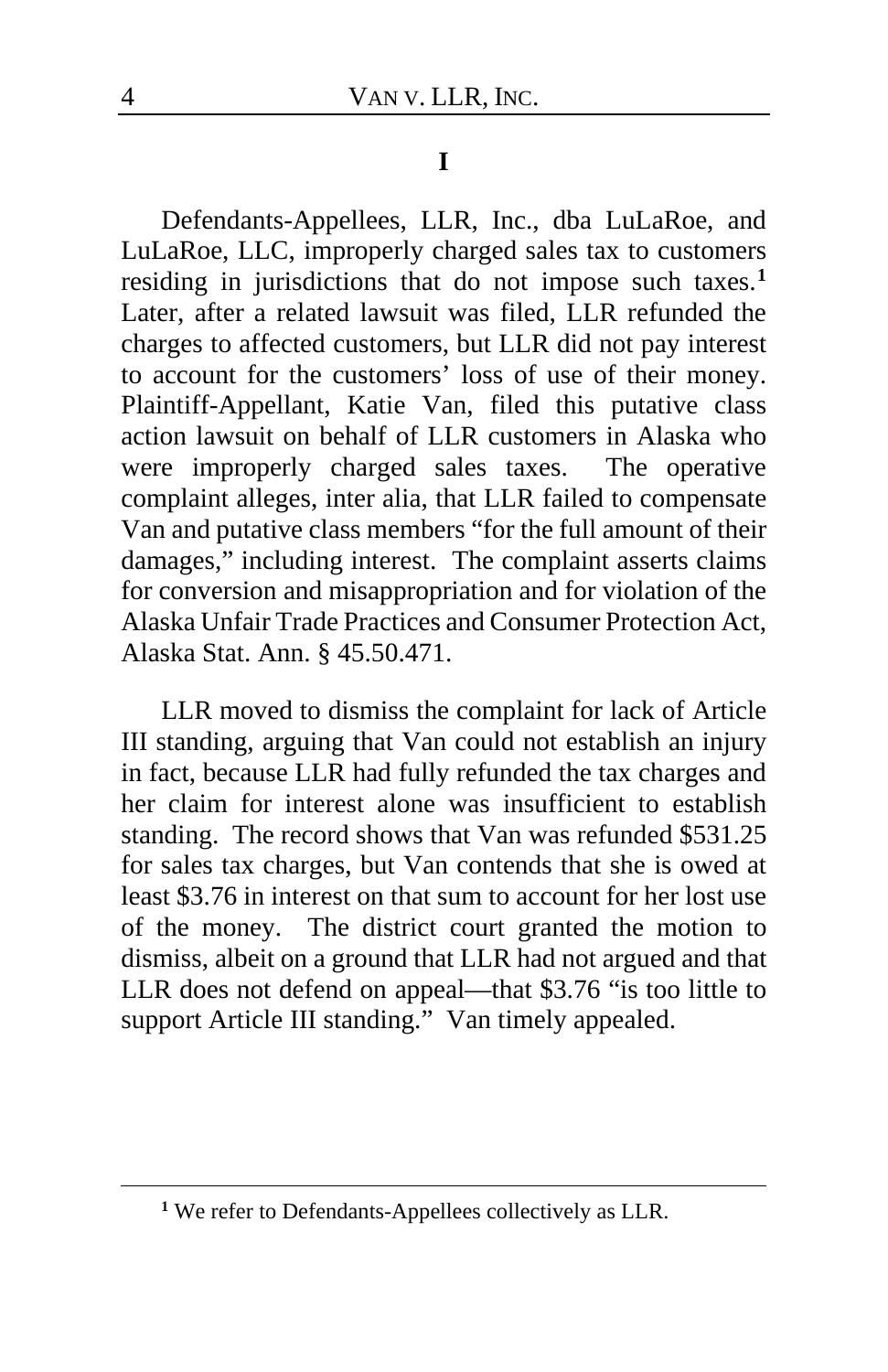#### **II**

"We review de novo a district court's determination that plaintiffs lack constitutional standing." *Maya v. Centex Corp.*, 658 F.3d 1060, 1067 (9th Cir. 2011).

#### **III**

To establish standing under Article III of the Constitution, a plaintiff must show that she has "(1) suffered an injury in fact, (2) that is fairly traceable to the challenged conduct of the defendant, and (3) that is likely to be redressed by a favorable judicial decision." *Gill v. Whitford*, 138 S. Ct. 1916, 1929 (2018) (quoting *Spokeo, Inc. v. Robins*, 136 S. Ct. 1540, 1547 (2016)). An "injury in fact" is "an invasion of a legally protected interest which is (a) concrete and particularized and (b) actual or imminent, not conjectural or hypothetical." *Lujan v. Defs. of Wildlife*, 504 U.S. 555, 560 (1992) (citations and internal quotation marks omitted).

#### **A**

The district court erred by concluding that \$3.76 is "too little to support Article III standing.""For standing purposes, a loss of even a small amount of money is ordinarily an 'injury.'" *Czyzewski v. Jevic Holding Corp.*, 137 S. Ct. 973, 983 (2017); *see also Sprint Commc'ns Co. v. APCC Servs., Inc.*, 554 U.S. 269, 289 (2008) (noting that the loss of "a dollar or two" is sufficient to confer Article III standing); *McGowan v. Maryland*, 366 U.S. 420, 424, 430– 31 (1961) (holding that appellants fined \$5 plus costs had standing to assert an Establishment Clause challenge); *Carpenters Indus. Council v. Zinke*, 854 F.3d 1, 5 (D.C. Cir. 2017) (Kavanaugh, J.) ("A dollar of economic harm is still an injury-in-fact for standing purposes."); *Carter v.*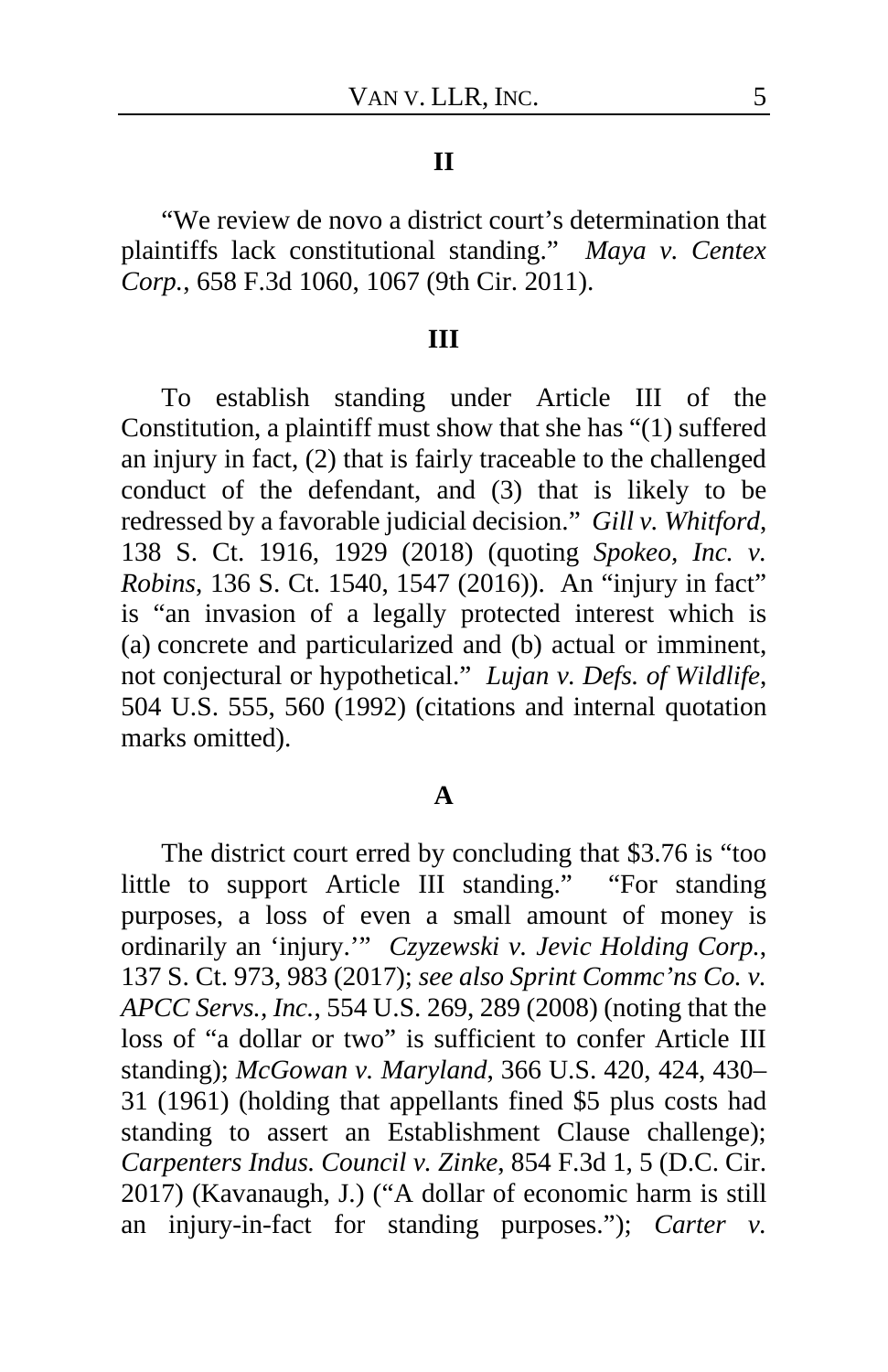*HealthPort Techs., LLC*, 822 F.3d 47, 55 (2d Cir. 2016) ("Any monetary loss suffered by the plaintiff satisfies th[e injury in fact] element; '[e]ven a small financial loss' suffices." (second alteration in original) (quoting *Nat. Res. Def. Council, Inc. v. U.S. Food & Drug Admin.*, 710 F.3d 71, 85 (2d Cir. 2013))).

Our decision in *Skaff v. Meridien North America Beverly Hills, LLC*, 506 F.3d 832 (9th Cir. 2007) (per curiam), is not to the contrary. In *Skaff*, the defendant hotel failed to assign a room with an accessible shower to the plaintiff, an individual with a disability. *See id.* at 839. The mistake, however, "was immediately corrected," and the plaintiff "suffered no cognizable injury." *Id.* We held that "[t]he mere delay during correction of the problem with the shower is too trifling of an injury to support constitutional standing." *Id.* at 840. Here, by contrast, Van suffered a cognizable and concrete injury: the loss of a significant amount of money (over \$500) for a substantial amount of time (months with respect to some purchases, over a year with respect to others). This injury is not too trifling to support standing.

#### **B**

Although LLR does not defend the district court's reasoning, it argues that Van lacks standing because she received a full refund, less interest, on the money she was wrongfully charged. In LLR's view, "the lost time value of money standing alone is too speculative an injury to support Article III standing." Other circuits, however, have held to the contrary. *See MSPA Claims 1*, 918 F.3d at 1318 ("The inability to have and use money to which a party is entitled is a concrete injury."); *Dieffenbach v. Barnes & Noble, Inc.*, 887 F.3d 826, 828 (7th Cir. 2018) ("The plaintiffs have standing ... because unauthorized withdrawals from their accounts cause a loss (the time value of money) even when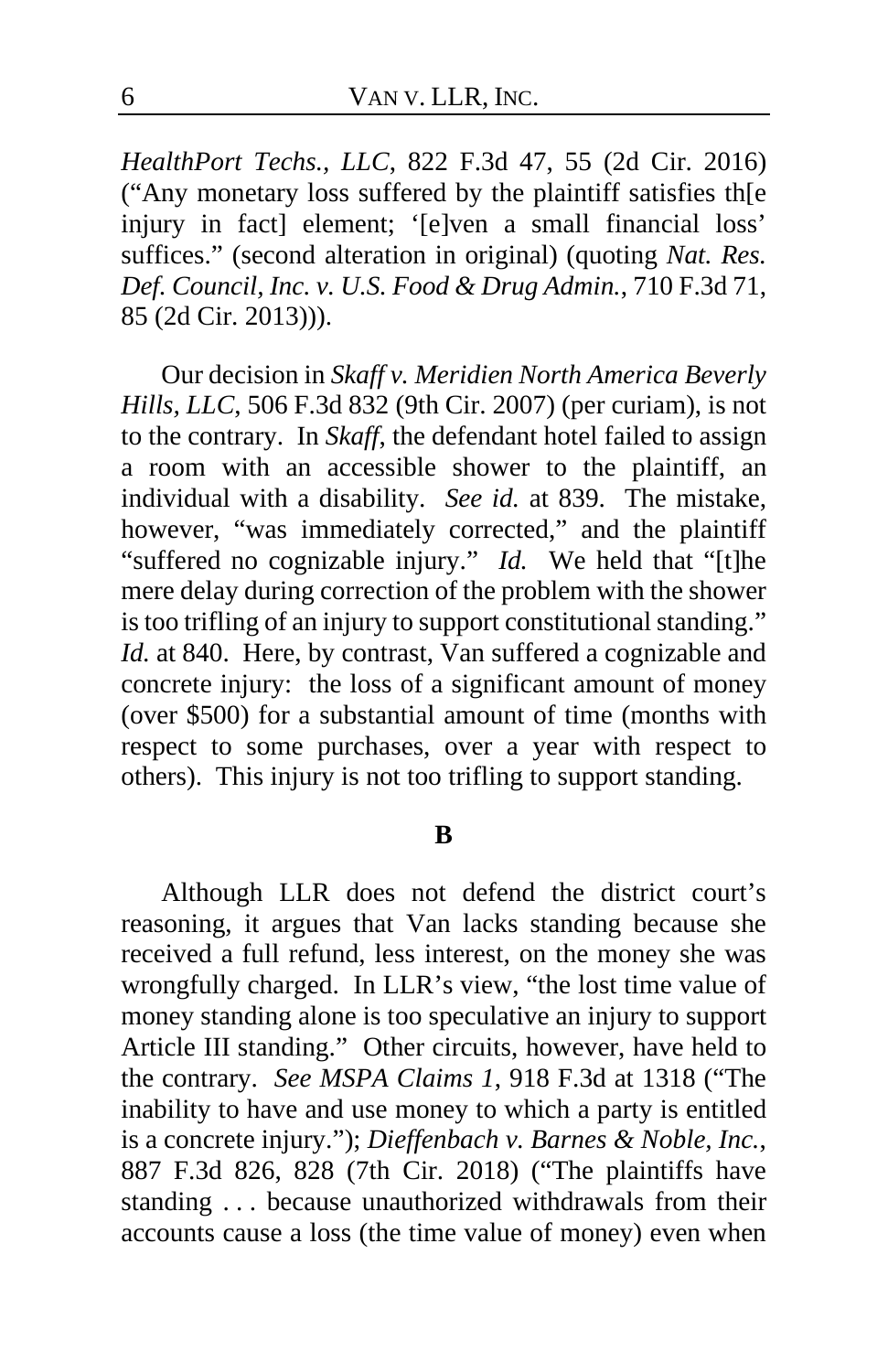banks later restore the principal . . . ."); *Habitat Educ. Ctr.*, 607 F.3d at 457 ("Every day that a sum of money is wrongfully withheld, its rightful owner loses the time value of the money."); *cf. In re U.S. Office of Pers. Mgmt. Data Sec. Breach Litig.*, 928 F.3d 42, 66 (D.C. Cir. 2019) (per curiam) (addressing damages rather than standing) ("The delay in those Plaintiffs' receipt of their refunds, and the forgone time value of that money, is an actual, tangible pecuniary injury.").

We find the reasoning of these cases persuasive. In *MSPA Claims 1*, 918 F.3d at 1317, for example, two health care plans covered a car accident victim who received treatment at St. Mary's hospital—Allstate, the primary payer, and Florida Healthcare Plus (FHCP), the secondary payer. "[I]nstead of billing Allstate first," as it should have, "St. Mary's billed both Allstate and FHCP for the same medical treatment," and "they both paid." *Id.* "Several months later, without any prompting from FHCP, St. Mary's reimbursed FHCP for the full amount of its prior payment about \$286." *Id.* FHCP's assignee, MSPA, subsequently sued St. Mary's parent company, Tenet Florida, Inc., over the delayed \$286 reimbursement. *Id.*

As in this case, Tenet argued that MSPA failed to allege an injury in fact because "FHCP's only 'injury' was not getting its \$286 reimbursement, and that injury disappeared when FHCP was paid in full." *Id.* at 1318. The Eleventh Circuit disagreed:

> FHCP's alleged injury stems not just from its entitlement to reimbursement of the appropriate amount but also from its entitlement to receive that reimbursement *on time*. MSPA alleges that the reimbursement was seven months late.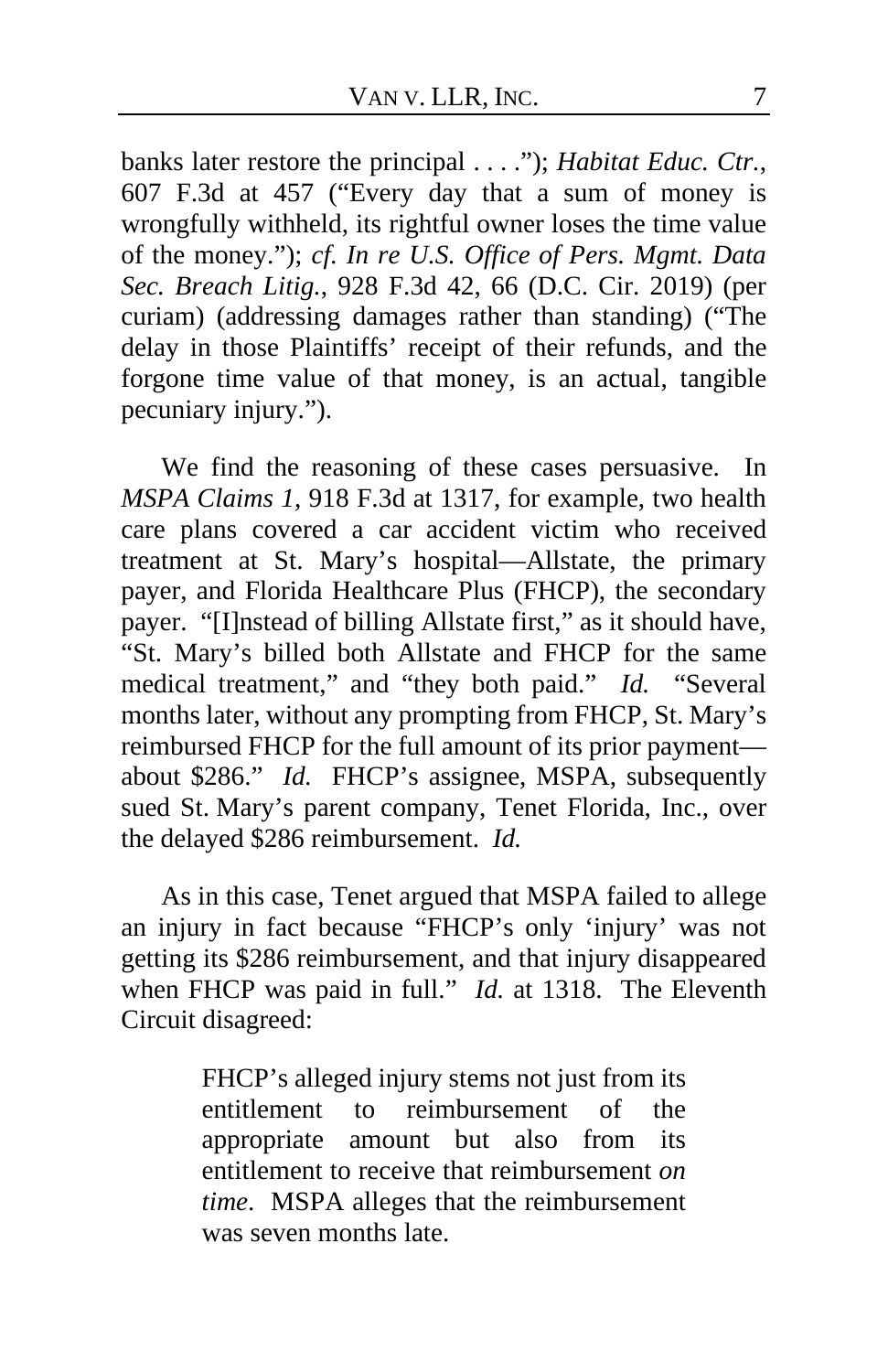The question is whether delay alone is a "concrete" injury. It is. MSPA alleges a type of economic injury, which is the epitome of "concrete." For seven months, FHCP was unable to use money that (allegedly) belonged to it. The inability to have and use money to which a party is entitled is a concrete injury. FHCP's harm cannot be remedied by simply receiving the amount owed—it requires something more to compensate for the lost time, like interest. And MSPA alleges it is entitled to both interest (and double damages) because of St. Mary's delay in reimbursing FHCP.

*Id.* (citations omitted).

In *Habitat*, the district court required Habitat to post a \$10,000 injunction bond. 607 F.3d at 455. Habitat sought review of the bond order on appeal, and the relevant question before the court was whether Habitat had standing to appeal.**[2](#page-7-0)** The court noted that Habitat had not yet been required to pay damages out of the bond, and it was possible that no damages would ever be assessed and thus that the district court would eventually return the \$10,000 to Habitat. *See id.* at 457. The court nevertheless concluded that Habitat had standing to challenge the bond order on appeal based on

<span id="page-7-0"></span>**<sup>2</sup>** *Habitat* involved standing to appeal, rather than Article III standing, but that distinction is not material to our analysis. *See* 15A Edward H. Cooper, *Federal Practice and Procedure* § 3902 (2d ed. 2020) (noting "the strong affinity between standing to appeal and more general standing doctrines"); *cf. Envtl. Prot. Info. Ctr., Inc. v. Pac. Lumber Co.*, 257 F.3d 1071, 1075 (9th Cir. 2001) (discussing the general rule that a party "aggrieved" by a judgment has standing to appeal it).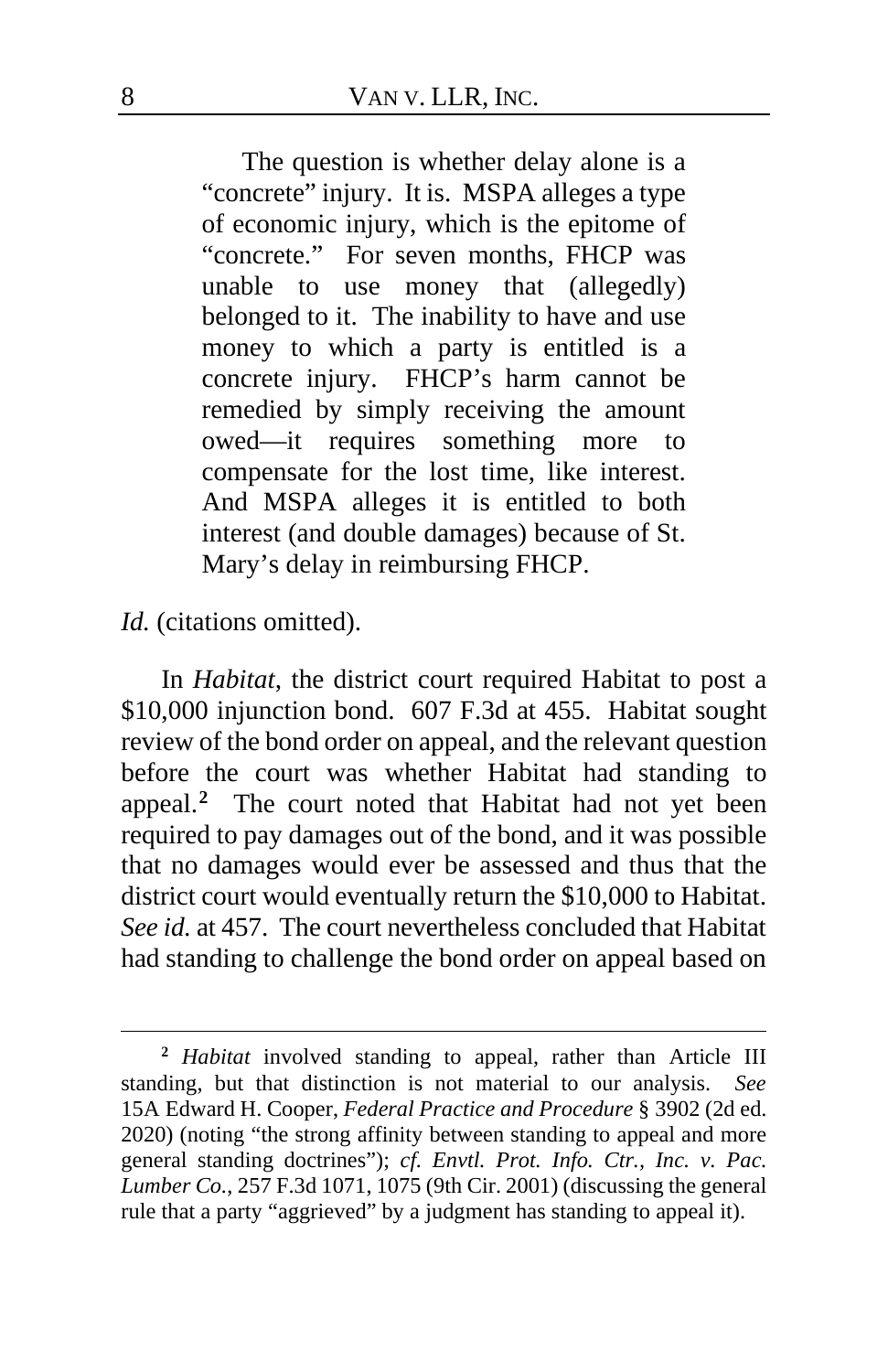the "time value" of the \$10,000 deposited with the district court:

> It could be argued that unless and until damages are assessed, Habitat has incurred no loss and therefore lacks standing to appeal. But it *has* incurred a loss—a loss of the use of \$10,000. Every day that a sum of money is wrongfully withheld, its rightful owner loses the time value of the money. Suppose no damages are ever assessed against Habitat and so eventually the court returns the \$10,000 that it is holding; there would be no procedural vehicle to enable Habitat to recover the loss of the time value of its money. Therefore it had standing to challenge the bond order on appeal from the final judgment.

*Id.*

In *Dieffenbach*, 887 F.3d at 827, customers of Barnes & Noble sued after a data breach that resulted in the theft of their credit and debit card information. The Seventh Circuit held that customers had standing because they "temporarily lost the use of their funds while waiting for banks to reverse unauthorized charges to their accounts." *Id.* They had standing "because unauthorized withdrawals from their accounts cause a loss (the time value of money) even when banks later restore the principal." *Id.* at 828.

These decisions reflect the firmly established principle that tort victims should be compensated for loss of use of money—through either an award of damages or the payment of prejudgment interest. Under the common law tort remedies of replevin and conversion, damages for loss of use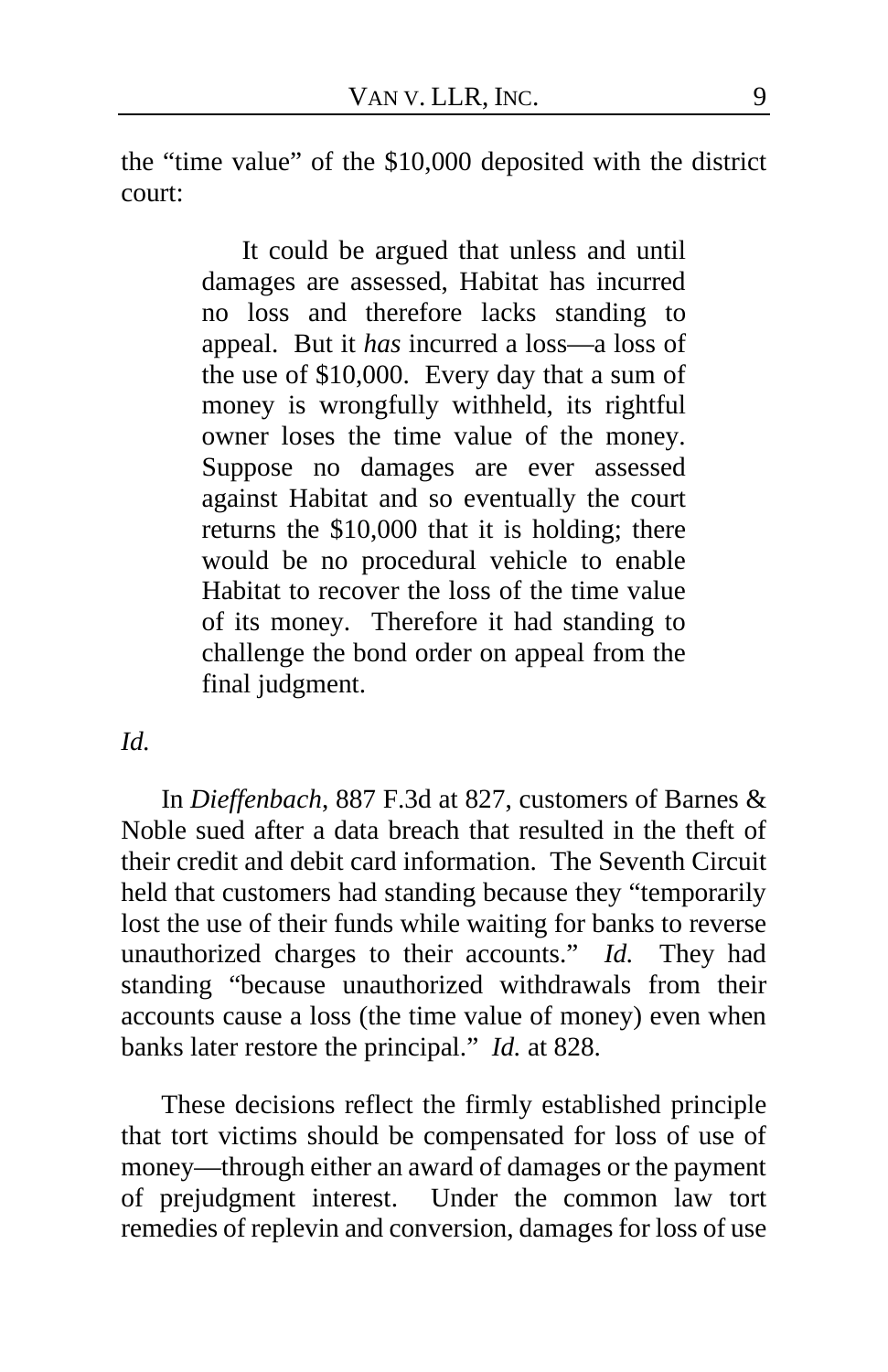are the norm. *See Dressel v. Weeks*, 779 P.2d 324, 328 (Alaska 1989) ("Damages in an action of conversion generally are measured by the value of the item at the time it was converted plus interest." (quoting *Rollins v. Leibold*, 512 P.2d 937, 944 (Alaska 1973))); *Rollins*, 512 P.2d at 944 ("Replevin is defined as an action brought to recover goods unlawfully taken. Thus, the normal remedy is the return of the goods. Damages are also allowed for the value of the use of the goods during the period of detention." (footnote omitted)); Restatement (Second) of Torts §§ 922, 927, 931 (1979). As the Eleventh Circuit explained in *MSPA Claims 1*:

> Paying interest as compensation for lost time is nothing new. FHCP's alleged harm is analogous "to a harm that has traditionally been regarded as providing a basis for a lawsuit in English or American courts[,]" *Spokeo*, 136 S. Ct. at 1549—a debtor's delinquent payment to a creditor. In effect, FHCP gave St. Mary's a \$286 loan, and St. Mary's paid it back seven months late. As *Spokeo* teaches, this close analogy to a traditional common law right further supports concreteness. *Id.* Thus, MSPA has adequately alleged that FHCP suffered an injury-in-fact.

918 F.3d at 1318 (alteration in original). Alternatively, loss of use may be addressed through the payment of prejudgment interest. *See West Virginia v. United States*, 479 U.S. 305, 310–11 n.2 (1987) ("Prejudgment interest serves to compensate for the loss of use of money due as damages from the time the claim accrues until judgment is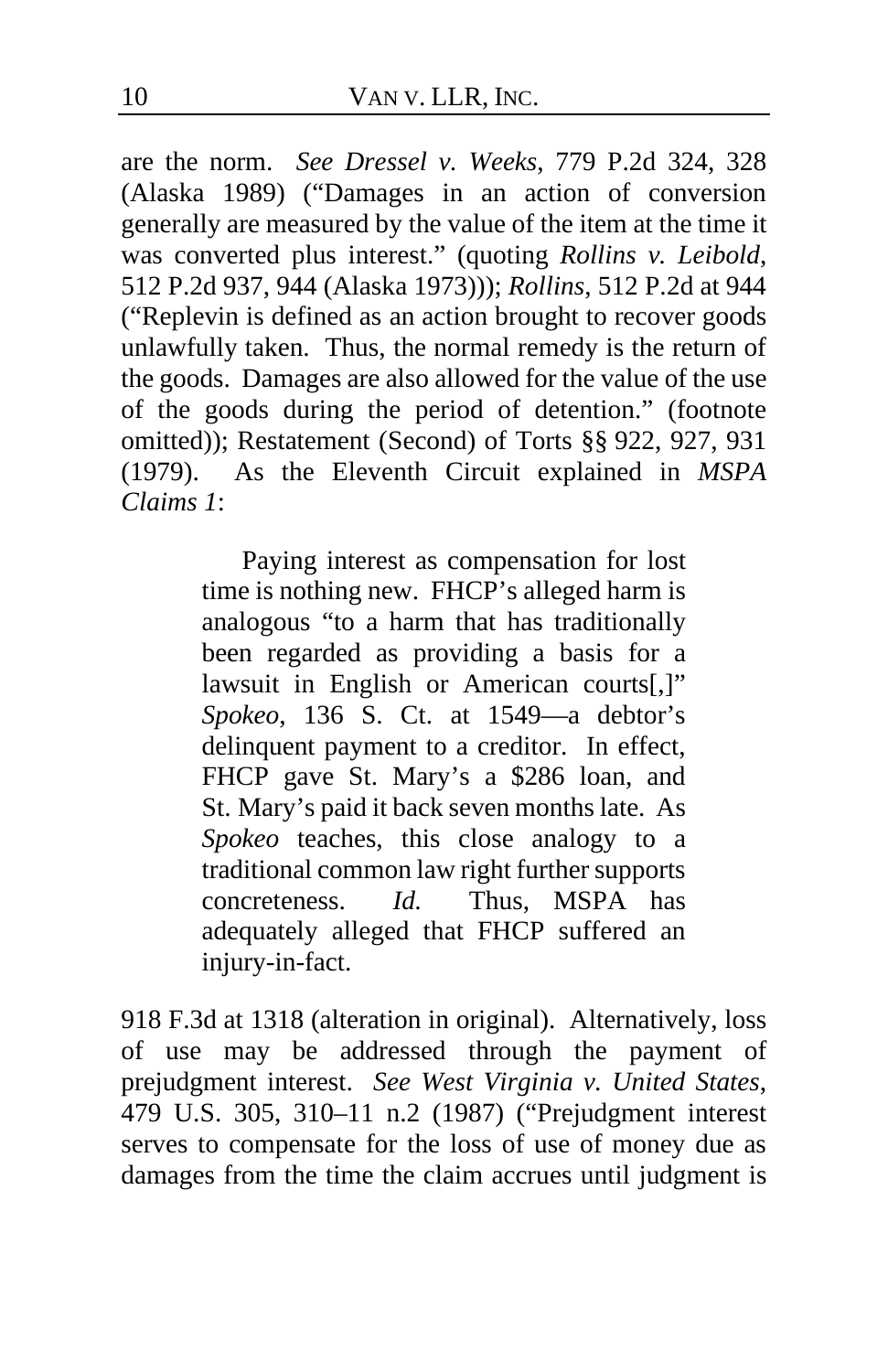entered, thereby achieving full compensation for the injury those damages are intended to redress.").

In sum, we hold that the temporary loss of use of one's money constitutes an injury in fact for purposes of Article III.

## **C**

Though not raised before the district court, we close by addressing what would otherwise likely arise as an issue on remand: LLR's fallback argument that Van has failed to adequately allege injury because, to have standing based on the time value of money, "a plaintiff must make specific allegations regarding how it would have earned interest on the money but for the defendant's wrongful conduct."This argument misstates Van's claimed injury. Van does not assert that she is injured because she lost interest income. She asserts that she is injured because she lost the use of her money. Consistent with our opinion here, although the former injury may be speculative, the latter injury is actual, concrete, and particularized. Interest is simply a way of measuring and remedying Van's injury, not the injury itself. To the extent the Eleventh Circuit's decision in *Kawa Orthodontics, LLP v. Secretary, U.S. Department of the Treasury*, 773 F.3d 243, 246 (11th Cir. 2014), suggests that a plaintiff must allege "specific plans to invest its money into an interest-bearing asset" to establish standing based on a temporary deprivation of money, we respectfully decline to follow it. We note that the Eleventh Circuit did not mention those types of allegations in its subsequent decision in *MSPA*